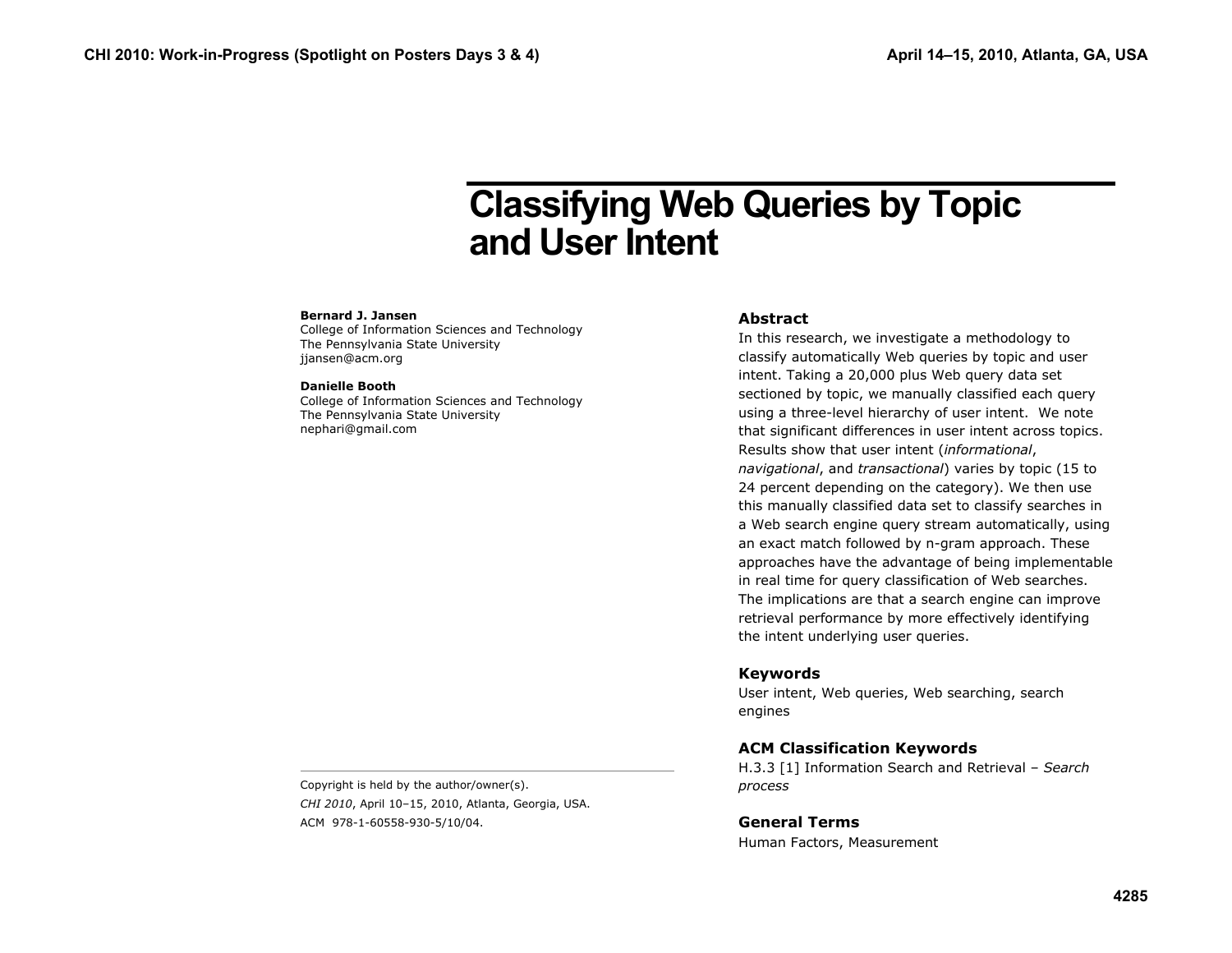Query classification is difficult in the laboratory and is especially challenging on the Web due to:

 the highly dynamic nature of Web content, with nearly everyone with an Internet connection being able to publish

 the shifting population of user interests, that change from day to day and year to year

• the long tail of user interests and queries, with some very popular queries and some very specific ones

**the scale of users, queries,** and content, with millions of users, billions of queries per week, and even more billions of pages of content

 the shortness of Web queries, typically about two or three terms, which makes categorization of queries difficult

## **Introduction**

Understanding what the user is searching for and providing this content is at the heart of designing successful Web search applications. Therefore, a search engine that can successfully map incoming search queries to specific content can improve both the efficiency and the effectiveness Web searching.

There are many examples where such mapping can lead to significant improvements in retrieval performance. For example, successful identification of topic can help alleviate synonym issues (e.g., *cobra* the snake versus *cobra* the anime). Successful identification of user intent [3, 6] can provide the specific type of content in the proper format that the searcher desires.

Within this demanding operational environment, any query classification approach has to be achievable in real time in order to aid in Web searching. Therefore, many query classification techniques that rely on analysis of Web pages and other retrieved content are workable for post-classification analysis. However, they are not effective for real time implementation in Web searching. Many text classification approaches focus on documents where there is amble content to satisfactorily train classification algorithms. With Web queries being relatively short compared to documents, query classification is more difficult because there are very few inherent attributes.

In this research, we manually classify a 20,000-plus query set, already categorized by topic [2], with a user intent classification scheme. We then demonstrate the feasibility of using such a data set to automatically

classify Web queries from a search engine transaction log.

## **Prior Research**

Determining the topic of Web queries is an on-going area of study, with one avenue of research relying on retrieved Webpages to assist in topical classification [7]. Obviously, one can not use such an approach to classify topics prior to search engine retrieval, so researchers have explored methods that rely solely on the query [2].

A related area is determining user intent, defined as what type of content the user is seeking. A general consensus has formed around the paradigm proposed by Broder [3] of three broad classifications (*informational*, *navigational*, and *transactional*). Rose and Levinson [6] enhanced these classification with subcategories for informational and transactional queries. Jansen, Booth and Spink [4] present a comprehensive and integrated view of the different query intent taxonomies proposed in the literature.

## **Research Objectives and Approach**

Our research objective is to: *Investigate classifying queries by topic and user intent into to automatically classify other queries.*

Prior work has examined user intent generically for all Web queries. Web queries vary by topical area, so our belief is that user intent would also probably vary by topic. We also wanted to not rely on Webpage or other external data that would not be available during the actual submission of the query, as we desired a method that would be implementable in real-time. Our approach was to code a set of queries with attributes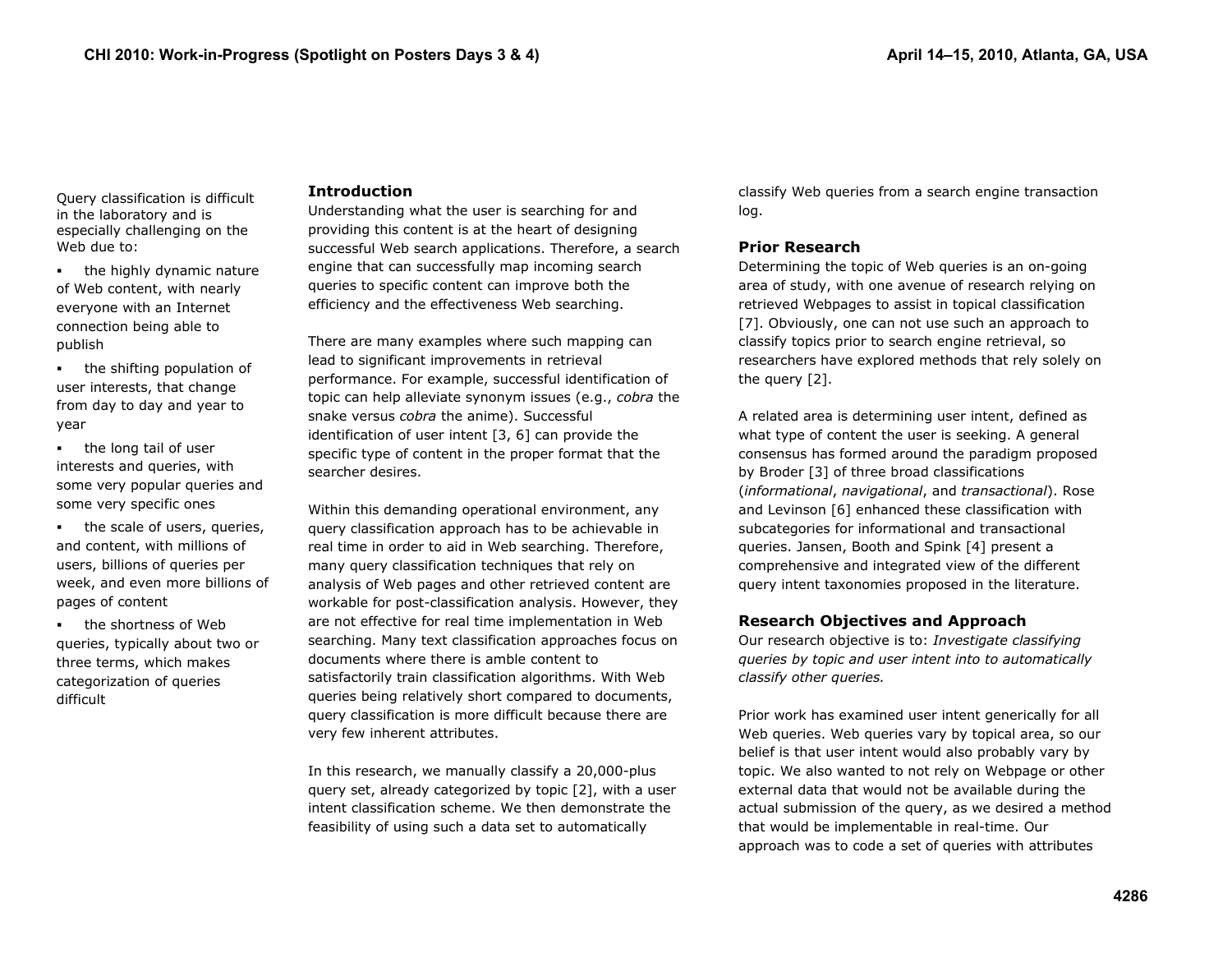The 20K AOL dataset is a random sample of more than 20,000 from a search stream on the AOL search engine, sampled over one week. An AOL team of human assessors, manually classified these queries into a set of categories.

| <b>Topic</b>                                                 | Query<br>Count |
|--------------------------------------------------------------|----------------|
| Auto                                                         | 691            |
|                                                              |                |
| <b>Business</b>                                              | 1,213          |
| Computing                                                    | 1,076          |
| Entertainment                                                | 2,520          |
| Games                                                        | 475            |
| Health                                                       | 1,197          |
| Holiday                                                      | 325            |
| Home                                                         | 763            |
| Misspellings                                                 | 1,306          |
| News                                                         | 1,170          |
| Organization                                                 | 891            |
| Other                                                        | 3,313          |
| Places                                                       | 1,241          |
| Porn                                                         | 1,437          |
| Research                                                     | 1,354          |
| Shopping                                                     | 2,041          |
| Sports                                                       | 659            |
| Travel                                                       | 618            |
| URL                                                          | 1,356          |
| Total<br>$\Lambda$ $\Omega$ $D$ <sub>atas</sub><br>-41<br>ы. | 23,646<br>Ł.   |

**table 1**. AOL Dataset.

This dataset has been used in prior works [1, 2] for topic classification.

and then leverage this enriched data set to classify other Web queries. In this paper, we primarily report the results from the manual classification.

## **Research Design**

For our manually labeled data set, we used the 20,000 plus queries classified into general topical categories from AOL [2] (see side bar). With this topical label data set, we then manually labeled each query with user intent. In this research, we leveraged prior work reported in [4] (see table 2). We define user intent *as the expression of an affective, cognitive, or situational goal in an interaction with a Web search engine*. Rather than the goal itself, user intent is concerned with how the goal is expressed because the expression determines what type of resource the user desires in order to address their underlying need. Pirolli [5, p. 65] also makes a similar delineation between task (i.e., something external) and need (i.e., the concept that drives the information foraging behavior).

| <b>Levels</b>                                    | <b>Examples of Queries</b> |  |  |  |
|--------------------------------------------------|----------------------------|--|--|--|
| <b>Level One</b>                                 |                            |  |  |  |
| (I) Informational: looking to obtain             | child labor law            |  |  |  |
| data or information                              |                            |  |  |  |
| (N) Navigational: looking for a<br>specific URL. | capitalone                 |  |  |  |
| (T) Transactional: queries looking for           | purchase Super Bowl        |  |  |  |
| resources that require another step to           | tickets                    |  |  |  |
| be useful                                        |                            |  |  |  |
| Level Two                                        |                            |  |  |  |
| (I, D) Directed: specific question               | registering domain         |  |  |  |
|                                                  | name                       |  |  |  |
| (I, U) Undirected: everything about a            | singers in the 1980s       |  |  |  |
| topic                                            |                            |  |  |  |
| (I, L) List: list of candidates                  | things to do in            |  |  |  |
|                                                  | hollywood ca               |  |  |  |
| (I, F) Find: locate where some real              | pvc suit for overweight    |  |  |  |
| world service or product can be                  | men                        |  |  |  |
| obtained                                         |                            |  |  |  |

| <b>Levels</b>                          | <b>Examples of Queries</b>       |  |  |  |  |
|----------------------------------------|----------------------------------|--|--|--|--|
| (I, A) Advice: advice, ideas,          | what to serve with               |  |  |  |  |
| suggestions, instructions              | roast pork tenderloin            |  |  |  |  |
| (N, T) Navigation to transactional :   | match.com                        |  |  |  |  |
| the URL desired is transactional       |                                  |  |  |  |  |
| (N, I) Navigation to informational:    | yahoo.com                        |  |  |  |  |
| the URL desired is informational       |                                  |  |  |  |  |
| (T, O) Obtain: obtain a specific       | music lyrics                     |  |  |  |  |
| resource or object                     |                                  |  |  |  |  |
| (T, D)Download: find a file to         | mp3 downloads                    |  |  |  |  |
| download                               |                                  |  |  |  |  |
| (T, R) Results Page: obtain a          | (The 'answer' will be            |  |  |  |  |
| resource that one can find on search   | on the search engine             |  |  |  |  |
| engine results page                    | results.)                        |  |  |  |  |
| (T, I) Interact: interact with         | Purchase from ebay               |  |  |  |  |
| program/resource                       |                                  |  |  |  |  |
| <b>Level Three</b>                     |                                  |  |  |  |  |
| (I, D, C) Closed: addresses one        | 9 supreme court                  |  |  |  |  |
| topic; question with one,              | justices                         |  |  |  |  |
| unambiguous answer                     |                                  |  |  |  |  |
| (I, D, O) Open: addresses two or       | the excretory system             |  |  |  |  |
| more topics                            | of arachnids                     |  |  |  |  |
| (T, O, O) Online: the resource will be | airline seat map                 |  |  |  |  |
| obtained online                        |                                  |  |  |  |  |
| (T, O, F) Off-line: the resource will  | full metal alchemist             |  |  |  |  |
| be obtained off                        | wallpapers                       |  |  |  |  |
| (T, R, L) Links: the resources         | (A user enters the title         |  |  |  |  |
| appears in the title, summary, or      | of a conference paper            |  |  |  |  |
| URL of one or more of the results on   | in order to locate the           |  |  |  |  |
| the search engine results page         | page numbers, which<br>usually.) |  |  |  |  |
| $(T, R, O)$ Other: the resources does  | (A user enters a query           |  |  |  |  |
| not appear in one of the results but   | term to check for                |  |  |  |  |
| somewhere else on the search           | spelling.)                       |  |  |  |  |
| engine results page                    |                                  |  |  |  |  |

**table 2**. Definitions of classifications of web queries.

We classify the queries in the 20,000 data set into three levels of user intent using the coding scheme and characteristics in table 2, modified from [4]. The two researchers coded the queries, including 1,000 queries that both researchers coded. Intercoder reliability was good (Cohen's κ=0.81).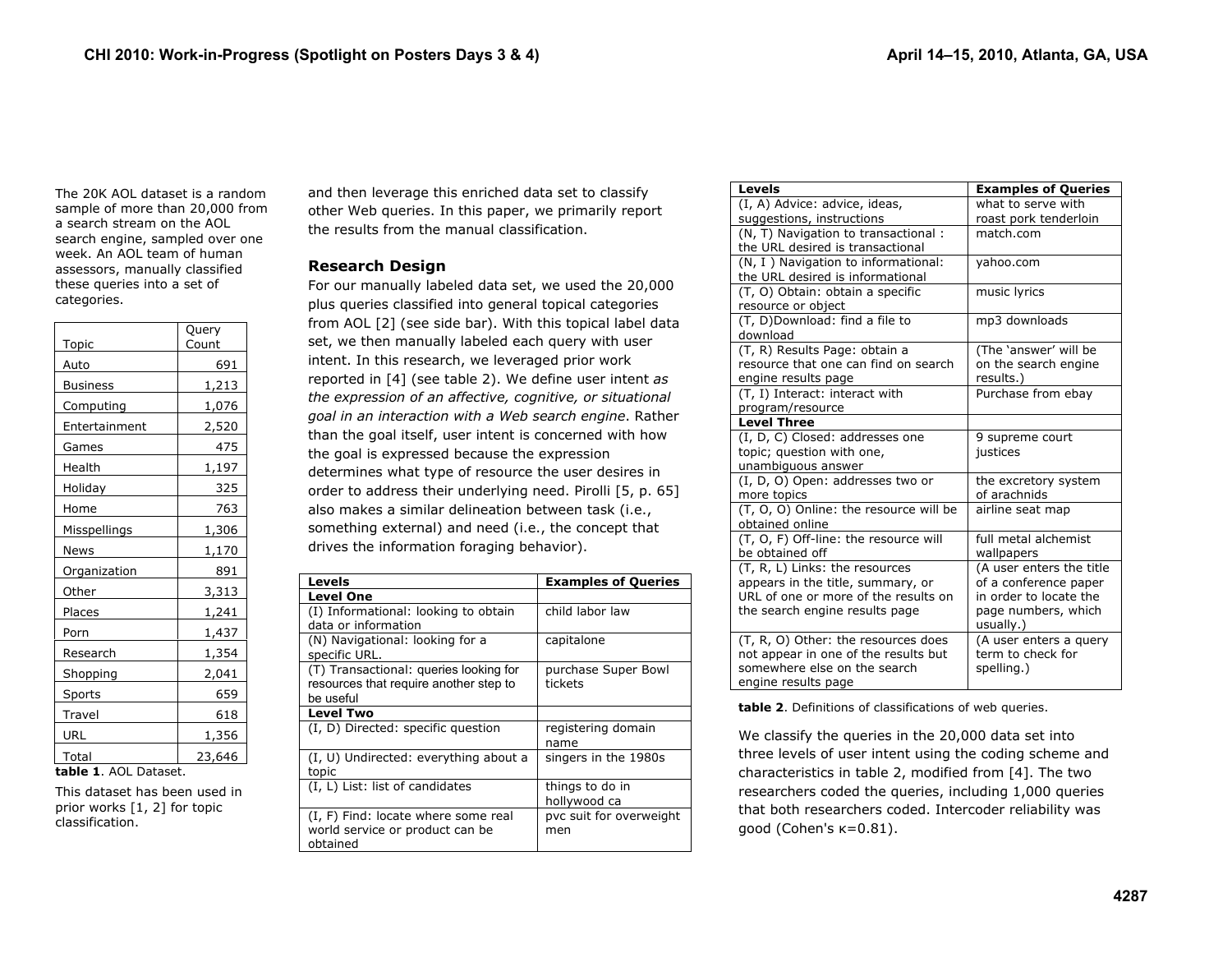### **Results and Discussion**

We examined user intent at three levels by topic. Results from the level one analysis are presented in table 3. A cross tab analysis clearly shows that there are differences among the topical categories (Chi-Square  $(136) = 9,764.1, p=0.01$ . The crosstabs method is a statistical test for measurements of association and agreement for nominal data.

As we can see from table 3, there are certainly topically categories that tend toward *informational*, *navigational*, or *transactional*. We have bolded the topical categories that have *navigational* or *transactional* percentages above of approximately 25 percent. As noted in prior research, most Web queries are *informational* in nature [3, 4, 6].

Business queries are clearly mostly *navigational* (51.9%), as are Holidays queries at 50.8%, and Organizational at 72.1%. For these queries, the searchers may be looking for information; however, they apparently have a preconceived Web destination in mind concerning where to look for this information. In fact, with the increase in aggregator sites on the Web (e.g., Wikipedia, YouTube, and Flicker), this push toward navigational queries may increase.

For transactional topics, we see that pornography has far and way the highest percentage of *transactional* queries (62.3%). Other topics with high percentages of *transactional* queries were Computing (27.7%), Games (24.8), and Shopping (35.0%). These four topics are all geared toward obtaining products or services and typically have a high commercial intent. Although Web queries are *informational* generally, we see that some

topics are predominantly *informational*, such as Heath at 89.6%, Auto at 81.2%, and Entertainment at 79.7%.

|                      | Info. | Nav.  | Trans.  |
|----------------------|-------|-------|---------|
| Auto                 | 81.2% | 15.8% | 3.0%    |
| <b>Business</b>      | 47.4% | 51.9% | $0.7\%$ |
| Computing            | 60.5% | 11.8% | 27.7%   |
| <b>Entertainment</b> | 79.7% | 6.1%  | 14.2%   |
| Games                | 65.5% | 9.7%  | 24.8%   |
| <b>Health</b>        | 89.6% | 8.9%  | 1.4%    |
| <b>Holiday</b>       | 48.3% | 50.8% | 0.9%    |
| Home                 | 60.9% | 21.0% | 18.1%   |
| <b>News</b>          | 50.9% | 35.1% | 14.0%   |
| Organization         | 25.0% | 72.1% | 2.9%    |
| Other                | 55.6% | 26.1% | 18.3%   |
| <b>Places</b>        | 62.9% | 31.1% | 6.0%    |
| Porn                 | 11.6% | 26.1% | 62.3%   |
| Research             | 51.3% | 32.9% | 15.8%   |
| <b>Shopping</b>      | 33.4% | 31.7% | 35.0%   |
| <b>Sports</b>        | 51.7% | 30.2% | 18.1%   |
| Travel               | 47.4% | 41.9% | 10.7%   |
| <b>URL</b>           | 0.1%  | 99.2% | 0.7%    |
| Average              | 51.3% | 33.5% | 15.3%   |
| <b>Sd Dev</b>        | 22.9% | 23.7% | 15.5%   |
| Max                  | 89.6% | 99.2% | 62.3%   |
| Min                  | 0.1%  | 6.1%  | 0.7%    |

**table 3**. Results from Level One User Intent Classification. (Notable percentages **bolded**.)

Prior work in automatic classification by user intent has focused on level one or subsets of level one intent. In this work, we expand efforts into level two classification.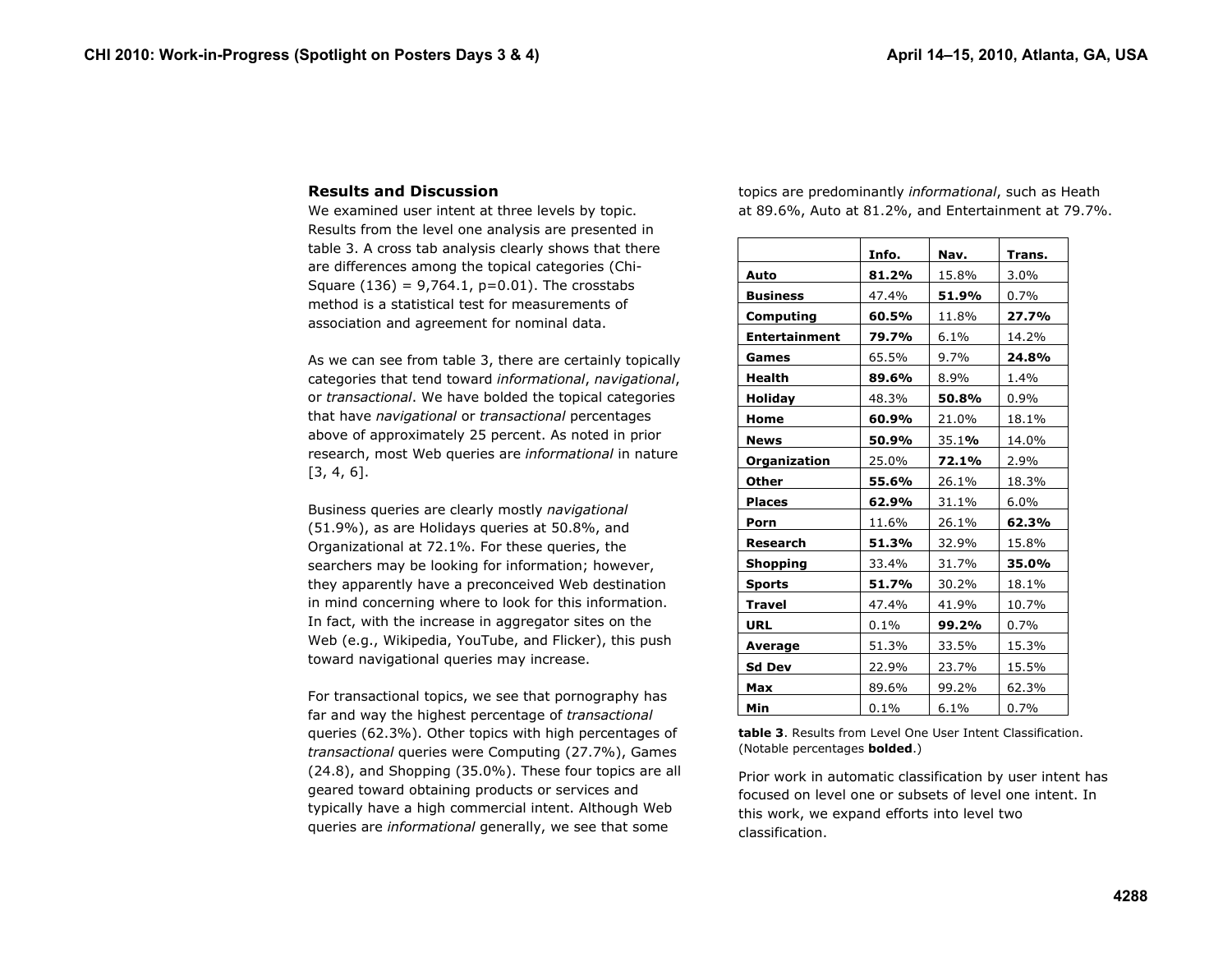|                 | Information |            |       |       |        | Navigational |        | Transactional |          |         |          |
|-----------------|-------------|------------|-------|-------|--------|--------------|--------|---------------|----------|---------|----------|
|                 | Directed    | Undirected | List  | Find  | Advice | Info.        | Trans. | Obtain        | Download | Results | Interact |
| Auto            | 4.2%        | 23.0%      | 4.6%  | 49.1% | 0.1%   | 2.7%         | 13.2%  | 2.3%          | 0.6%     |         | 0.1%     |
| <b>Business</b> | 2.9%        | 17.4%      | 21.7% | 2.3%  | 3.4%   | 2.0%         | 49.6%  | 0.6%          |          |         | 0.1%     |
| Computing       | 3.4%        | 26.4%      | 9.8%  | 11.3% | 9.7%   | 0.7%         | 11.1%  | 7.3%          | 18.5%    |         | 1.9%     |
| Entertainment   | 54.1%       | 14.3%      | 8.2%  | 1.3%  | 1.7%   | 0.2%         | 6.2%   | 0.7%          | 12.3%    |         | 1.0%     |
| Games           | 9.7%        | 53.1%      | 0.6%  | 0.2%  | 3.4%   | 9.7%         |        | 23.4%         |          |         |          |
| Health          | 5.8%        | 0.8%       | 4.7%  | 1.2%  | 5.8%   | 72.6%        | 8.9%   | 0.3%          | 0.8%     |         |          |
| Holiday         | 6.2%        | 23.1%      | 17.5% | 0.6%  | 0.9%   | 0.3%         | 50.5%  | 0.6%          | 0.3%     |         |          |
| Home            | 2.0%        | 22.0%      | 8.8%  | 11.0% | 17.2%  | 17.7%        | 3.3%   | 16.1%         | 1.4%     |         | 0.5%     |
| <b>News</b>     | 17.6%       | 18.4%      | 8.5%  | 3.8%  | 2.4%   | 29.1%        | 6.1%   | 7.2%          | 2.6%     | 0.3%    | 4.0%     |
| Organization    | 6.4%        | 4.8%       | 8.2%  | 5.2%  | 0.6%   | 20.2%        | 51.9%  | 2.4%          |          |         | 0.4%     |
| Other           | 16.0%       | 29.1%      | 6.6%  | 7.1%  | 4.8%   | 15.7%        | 10.4%  | 7.5%          |          | 0.6%    | 2.2%     |
| Places          | 16.8%       | 20.6%      | 8.8%  | 15.8% | 0.9%   | 11.1%        | 20.0%  | 0.7%          | 2.1%     | 2.2%    | 1.0%     |
| Porn            | 5.2%        |            | 2.0%  | 2.4%  | 1.9%   | 25.7%        | 0.3%   | 3.3%          | 57.7%    |         | 1.4%     |
| Research        | 26.5%       | 3.8%       | 10.9% | 4.5%  | 5.5%   | 5.2%         | 27.7%  | 4.3%          | 5.5%     | 2.3%    | 3.7%     |
| Shopping        | 5.0%        | 10.0%      | 5.0%  | 9.2%  | 4.2%   | 29.5%        | 1.1%   | 27.9%         | 3.6%     | 1.9%    | 2.6%     |
| Sports          | 12.4%       | 24.7%      | 2.7%  | 8.2%  | 3.6%   | 15.2%        | 15.0%  | 2.9%          | 3.6%     | 1.4%    | 10.2%    |
| Travel          | 4.4%        | 14.6%      | 12.1% | 12.3% | 4.0%   | 31.6%        | 10.5%  | 1.6%          | 0.2%     | 5.7%    | 3.1%     |
| <b>URL</b>      | 0.3%        | 0.3%       |       |       |        | 43.6%        | 48.8%  | 0.9%          | 3.8%     |         | 2.3%     |
| Average         | 11.0%       | 18.0%      | 8.3%  | 8.6%  | 4.1%   | 18.5%        | 19.7%  | 6.1%          | 8.1%     | 2.0%    | 2.3%     |
| <b>Sd Dev</b>   | 12.7%       | 12.8%      | 5.4%  | 11.4% | 4.1%   | 18.5%        | 18.7%  | 8.2%          | 15.2%    | 1.8%    | 2.5%     |
| Max             | 54.1%       | 53.1%      | 21.7% | 49.1% | 17.2%  | 72.6%        | 51.9%  | 27.9%         | 57.7%    | 5.7%    | 10.2%    |
| Min             | 0.3%        | 0.3%       | 0.6%  | 0.2%  | 0.1%   | 0.2%         | 0.3%   | 0.3%          | 0.2%     | 0.3%    | 0.1%     |

**table 4**. Results from Level Two User Intent Classification. (Notable percentages **bolded**.)

In table 4, we present the percentages of level 02 user intent, again with notable percentages bolded. Again, a cross tab analysis clearly shows that there are significant differences among the topical categories  $(Chi-Square (204) = 39,943.8, p=0.01).$ 

Table 5 presents the percentage of topical queries at the level 03 classification. The topics with notable percentages are bolded. Cross tab analysis results are again significant differences (Chi-Square (119) = 11839.0, p=0.01) among the topics.